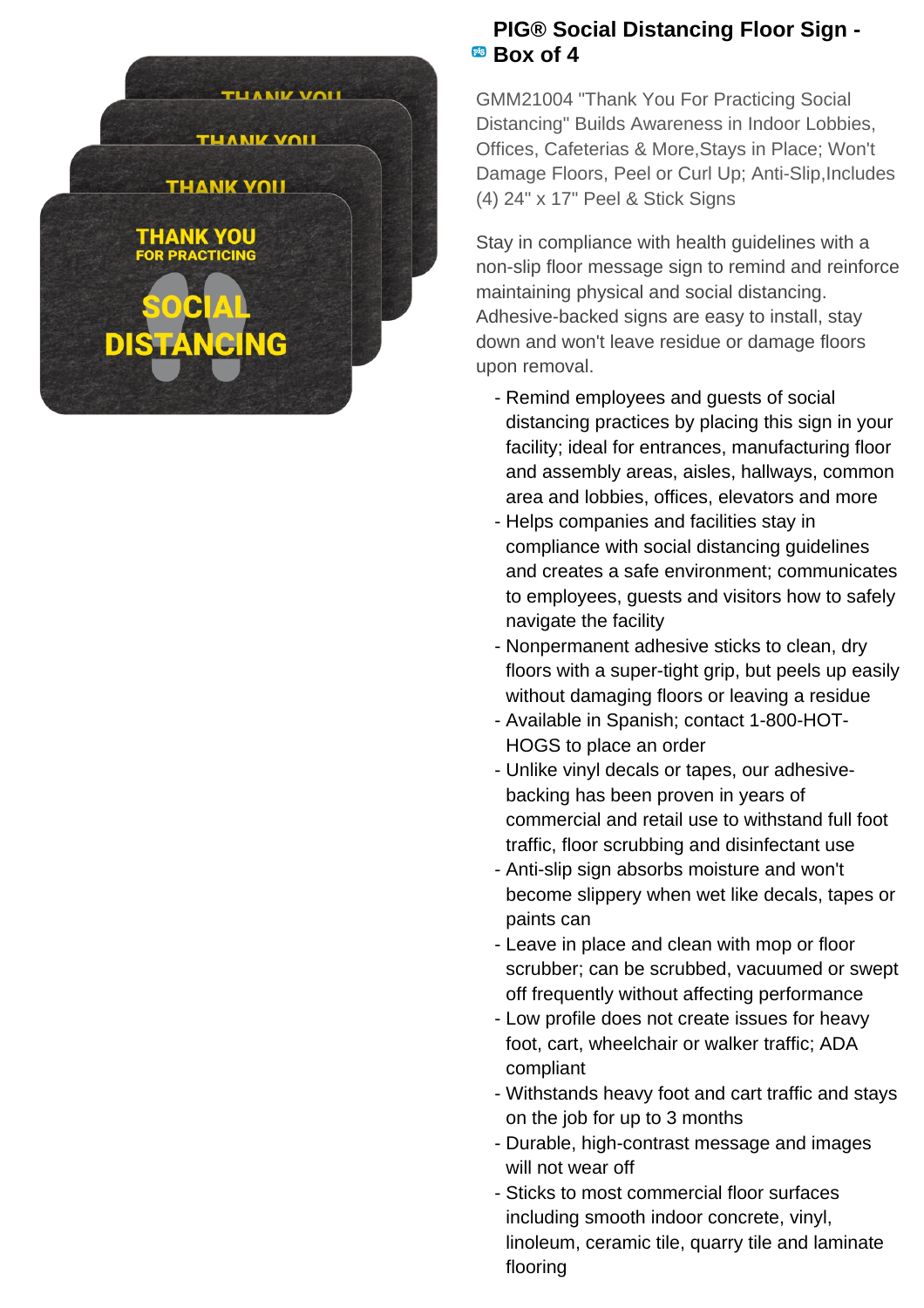- Apply pressure to surface when installing sign to ensure strong grip to the floor
- Recommended for indoor and non-carpeted surfaces only
- **Buy in bulk and save! Also available in a 50pack (GMM21004C)**



| Item#                              | <b>Description</b> | <b>Dimensions</b>                                                                                              | Weight                                                      |
|------------------------------------|--------------------|----------------------------------------------------------------------------------------------------------------|-------------------------------------------------------------|
| GMM21004-BK                        |                    | 24" W x 17" L                                                                                                  | 1.93 lbs.                                                   |
| <b>Metric Equivalent:</b>          |                    |                                                                                                                |                                                             |
| Item#                              | <b>Description</b> | <b>Dimensions</b>                                                                                              | Weight                                                      |
| GMM21004-BK                        |                    | 61cm W x 43.2cm L                                                                                              | .9 <sub>kg</sub>                                            |
| <b>Specifications</b>              |                    |                                                                                                                |                                                             |
| <b>Dimensions</b>                  |                    | 24" W x 17" L                                                                                                  |                                                             |
| <b>Backing Material</b>            |                    | Adhesive-Backed                                                                                                |                                                             |
| <b>Brand</b>                       |                    | <b>PIG</b>                                                                                                     |                                                             |
| <b>Category</b>                    |                    | Social Distancing                                                                                              |                                                             |
| <b>Flammability Specifications</b> |                    | Flame Resistant - Will melt and self-extinguish                                                                |                                                             |
| <b>Fluid Absorbed</b>              |                    | Water; Grease; Oils                                                                                            |                                                             |
| <b>Ideal For</b>                   |                    | <b>Especially Lines And Waiting Areas</b>                                                                      | Anywhere You Want To Promote Proper Social Distancing -     |
| Incinerable                        |                    | Yes                                                                                                            |                                                             |
| <b>Includes</b>                    |                    | (4) 24" x 17" Peel & Stick Signs                                                                               |                                                             |
| <b>Industry</b>                    |                    | Grocery/Retail; Restaurant; Institutional Facilities;<br>Healthcare/Lab; Industrial & Commercial; Government   |                                                             |
| Indoor/Outdoor                     |                    | <b>Indoor Use</b>                                                                                              |                                                             |
| <b>Intended Use</b>                |                    | Hard Floor Surfaces/Indoors                                                                                    |                                                             |
| Legend                             |                    | Thank You For Practicing Social Distancing                                                                     |                                                             |
| <b>Recommended Use</b>             |                    | "Thank You For Practicing Social Distancing" Builds<br>Awareness in Indoor Lobbies, Offices, Cafeterias & More |                                                             |
| <b>Special Feature</b>             |                    | Slip                                                                                                           | Stays in Place; Won't Damage Floors, Peel or Curl Up; Anti- |
| <b>Storage Temp Range</b>          |                    | Store between 32°F and 120°F                                                                                   |                                                             |
| <b>Temperature Limit</b>           |                    | Surface temps from 55°F to 120°F                                                                               |                                                             |
| <b>Traffic</b>                     |                    | Heavy Foot Traffic; Carts & Equipment                                                                          |                                                             |
| <b>Walking Surface</b>             |                    | <b>Absorbent Top</b>                                                                                           |                                                             |